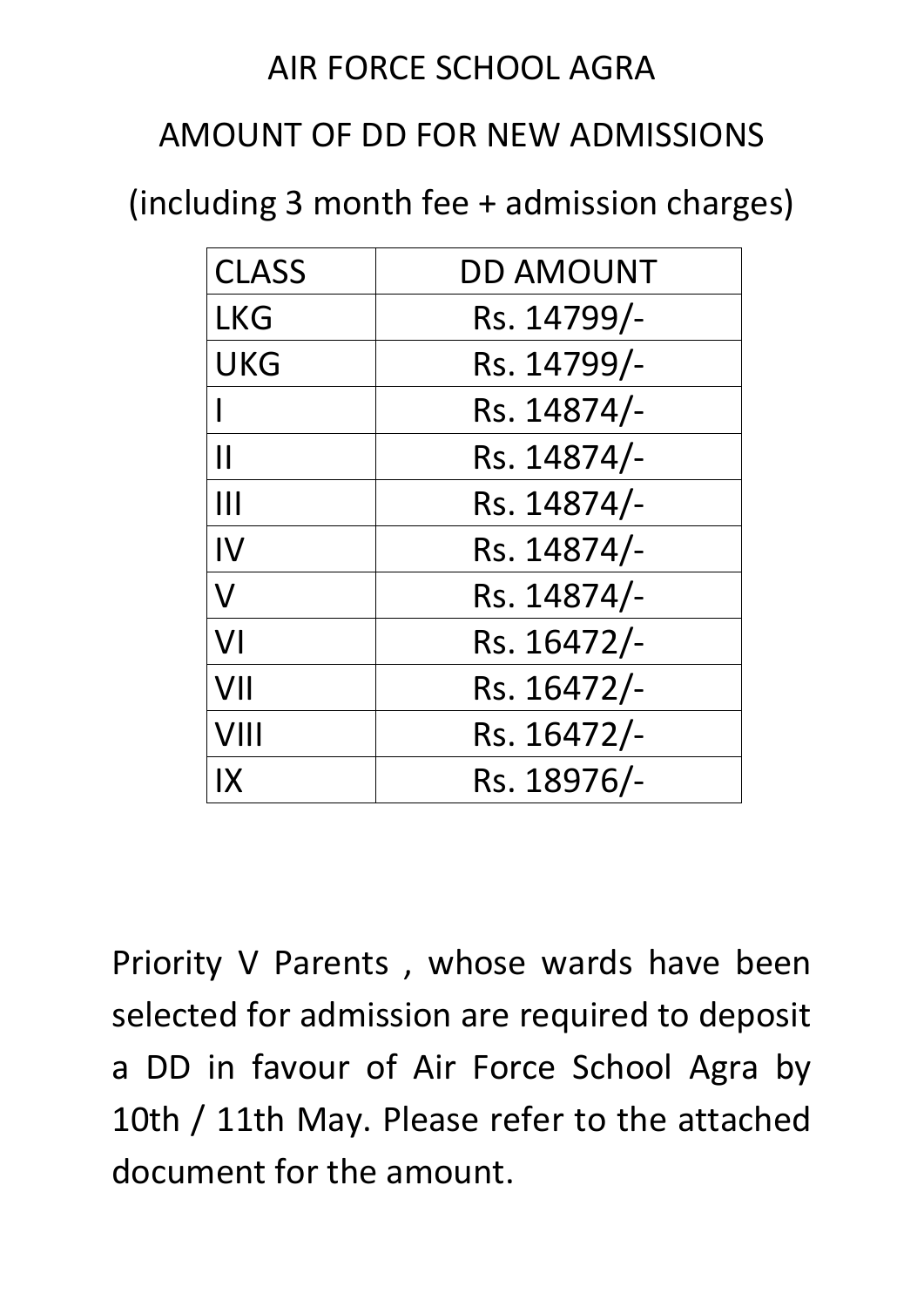|                 | Class-LKG |                           |
|-----------------|-----------|---------------------------|
| S.No.           | Reg.No.   | Name                      |
| $\mathbf{1}$    | 22/0085   | <b>DIVA SINGH</b>         |
| $\overline{c}$  | 22/0029   | AARAV BOOLCHANDANI        |
| $\mathfrak{Z}$  | 22/0350   | <b>ARJUN SINGH TOMAR</b>  |
| $\overline{4}$  | 22/0648   | RIYANSHI RAJPUT           |
| $\overline{5}$  | 22/0044   | <b>LAVANYA GUPTA</b>      |
| $\overline{6}$  | 22/0033   | <b>LAVIKA SINGH</b>       |
| $\overline{7}$  | 22/0025   | <b>RISHIKA JAIN</b>       |
| 8               | 22/0653   | <b>CHARVI ARYA</b>        |
| $\overline{9}$  | 22/0321   | SHREYANSH UPADHYAY        |
| 10              | 22/0423   | <b>ALEX ROY</b>           |
| 11              | 22/0407   | <b>AYANSH VERMA</b>       |
| 12              | 22/0488   | YATHARTH BAGHEL           |
| 13              | 22/0069   | YASH RAJ                  |
| 14              | 22/0258   | <b>ANUSHKA SHARMA</b>     |
| 15              | 22/0175   | <b>KASHWI SHARMA</b>      |
| 16              | 22/0607   | <b>ARKISH GAUR</b>        |
| 17              | 22/0285   | <b>KARTIKEY</b>           |
| 18              | 22/0346   | <b>ABHIMAN</b>            |
| 19              | 22/0174   | <b>AKSH JAIN</b>          |
| 20              | 22/0656   | <b>ANAYA TYAGI</b>        |
| 21              | 22/0472   | DHANUSH SOLANKI           |
| 22              | 22/0454   | <b>SIDDHI JAIN</b>        |
| 23              | 22/0332   | <b>AYUSHMAN AGNIHOTRI</b> |
| 24              | 22/0055   | <b>SAUMIL SINGHAL</b>     |
| $\overline{25}$ | 22/0064   | <b>SHANAYA VERMAN</b>     |
| 26              | 22/0278   | <b>REYANSH GARG</b>       |
| 27              | 22/0532   | HARSHITA KHANDELWAL       |
| 28              | 22/0320   | <b>SHREYANSHI</b>         |
| 29              | 22/0131   | <b>SHIVAY VERMA</b>       |
| 30              | 22/0058   | <b>BHAVYA JAIN</b>        |
| 31              | 22/0008   | <b>RIYANSH MAHOR</b>      |
| 32              | 22/0266   | <b>AGAM ARORA</b>         |
| 33              | 22/0693   | <b>DIVYANSH SINGH</b>     |
| 34              | 22/0116   | ATHARV SINGH CHAUHAN      |
| 35              | 22/0415   | UNNATI SIKARWAR           |
| 36              | 22/0524   | ATHARV UPADHAYAY          |
| 37              | 22/0928   | <b>ADVIKA VERMA</b>       |
| 38              | 22/0328   | <b>ABDUL MUSAWWIR</b>     |
| 39              | 22/0871   | <b>SAKSHAM SHARMA</b>     |
| 40              | 22/0081   | <b>KASHISH SINGH</b>      |
| 41              | 22/1415   | <b>MANVI SHARMA</b>       |
| 42              | 22/0322   | <b>KAVYANSHI</b>          |
| 43              | 22/0119   | <b>AARNA SINGH</b>        |
| 44              | 22/0539   | PARGAT SINGH              |
| 45              | 22/0674   | <b>AARFA ABBAS</b>        |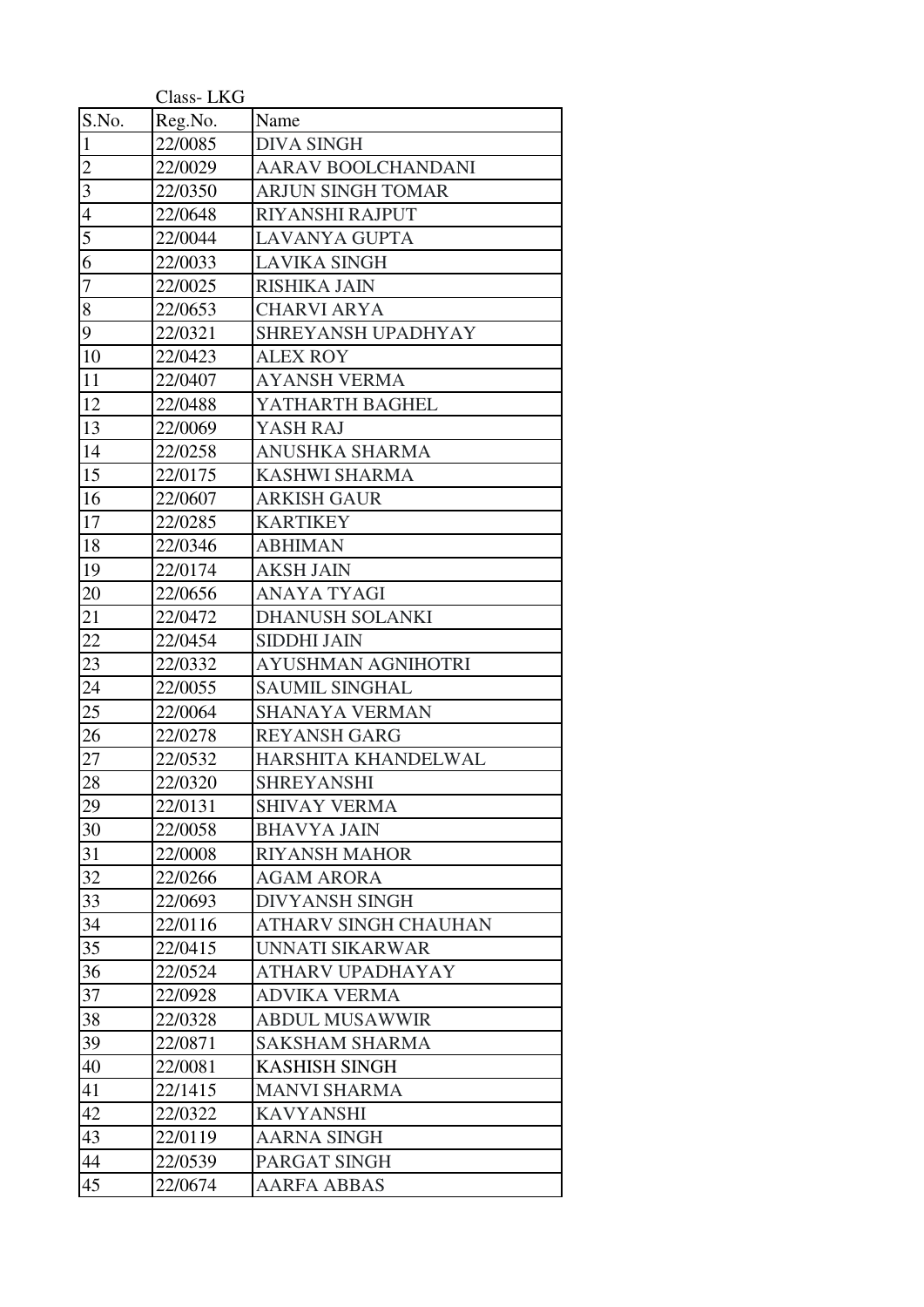|                | $Class-\Pi$ |                               |
|----------------|-------------|-------------------------------|
| S.No.          | Reg.No.     | Name                          |
| $\mathbf{1}$   | 22/1277     | <b>AKSHAT SINGH BHADOURIA</b> |
| $\overline{2}$ | 22/1203     | <b>UNNATI BHATT</b>           |
| 3              | 22/0598     | <b>ARCHIT SINGH</b>           |
| $\overline{4}$ | 22/1097     | <b>ARMAN GOUTAM</b>           |
| $\overline{5}$ | 22/0617     | DAKSHIT AGARWAL               |
| $\overline{6}$ | 22/0573     | <b>ARAV CHAHAR</b>            |
| $\overline{7}$ | 22/0309     | PRIYANSHI KUMARI AMAR         |
| 8              | 22/1046     | PRACHI YADAV                  |
| 9              | 22/0658     | <b>SHIVANSH PRATAP SINGH</b>  |
| 10             | 22/0132     | <b>VEEGYA SINGH</b>           |
| 11             | 22/0427     | <b>MOHIT</b>                  |
| 12             | 22/1196     | YASHVI SHARMA                 |
| 13             | 22/1050     | <b>TANVIR SINGH</b>           |
| 14             | 22/0851     | <b>SHAURYA DUBEY</b>          |
| 15             | 22/1142     | <b>ARADHYA SINGH</b>          |
| 16             | 22/0144     | <b>AADHYA PACHAURI</b>        |
| 17             | 22/0514     | <b>KESHAV SHARMA</b>          |
| 18             | 22/0420     | <b>MOHD ZAID</b>              |
| 19             | 22/0859     | <b>SAANVI SAXENA</b>          |
| 20             | 22/1186     | <b>ATHARV GUPTA</b>           |
| 21             | 22/0950     | PRAGYAN SINGH                 |
| 22             | 22/0356     | <b>GATIMA SINGH</b>           |
| 23             | 22/0591     | <b>MISHIKA JAIN</b>           |
| 24             | 22/0890     | <b>AYUSH PARASHAR</b>         |
| 25             | 22/1124     | <b>BHOOMI SINGH</b>           |
| 26             | 22/0707     | <b>DEV SOLANKI</b>            |
| 27             | 22/1314     | <b>AZWAD KHAN</b>             |
| 28             | 22/0438     | YASHVIKA ARYA                 |
| 29             | 22/0318     | ARSLAN KHAN                   |
| 30             | 22/0597     | <b>CHIRAG GOLA</b>            |
| 31             | 22/1253     | <b>SAKSHI VERMA</b>           |
| 32             | 22/1311     | <b>ANANT KUSHWAH</b>          |
| 33             | 22/0780     | <b>PRAVENDRA</b>              |
| 34             | 22/0651     | <b>IRA SHARMA</b>             |
| 35             | 22/0206     | YATI VERMA                    |
|                |             |                               |

Class- III

|       | Сказэ- 111      |                           |
|-------|-----------------|---------------------------|
| S.No. | Reg.No.         | Name                      |
|       | 1 22/0129       | <b>ADITYA UPADHAYAY</b>   |
|       | 2 2 2 2 0 2 9 2 | <b>RUDRA PRATAP SINGH</b> |
|       | 3 22/0508       | <b>ASHI BAGHEL</b>        |
|       | 422/1078        | <b>RIZA KHAN</b>          |
|       | 5 22/0725       | <b>CHINMAYEE SAHOO</b>    |

|                | ∩lass-V<br>ددەن |              |
|----------------|-----------------|--------------|
| <b>10.IVO.</b> | D<br>Reg.No.    | $\Delta$ ame |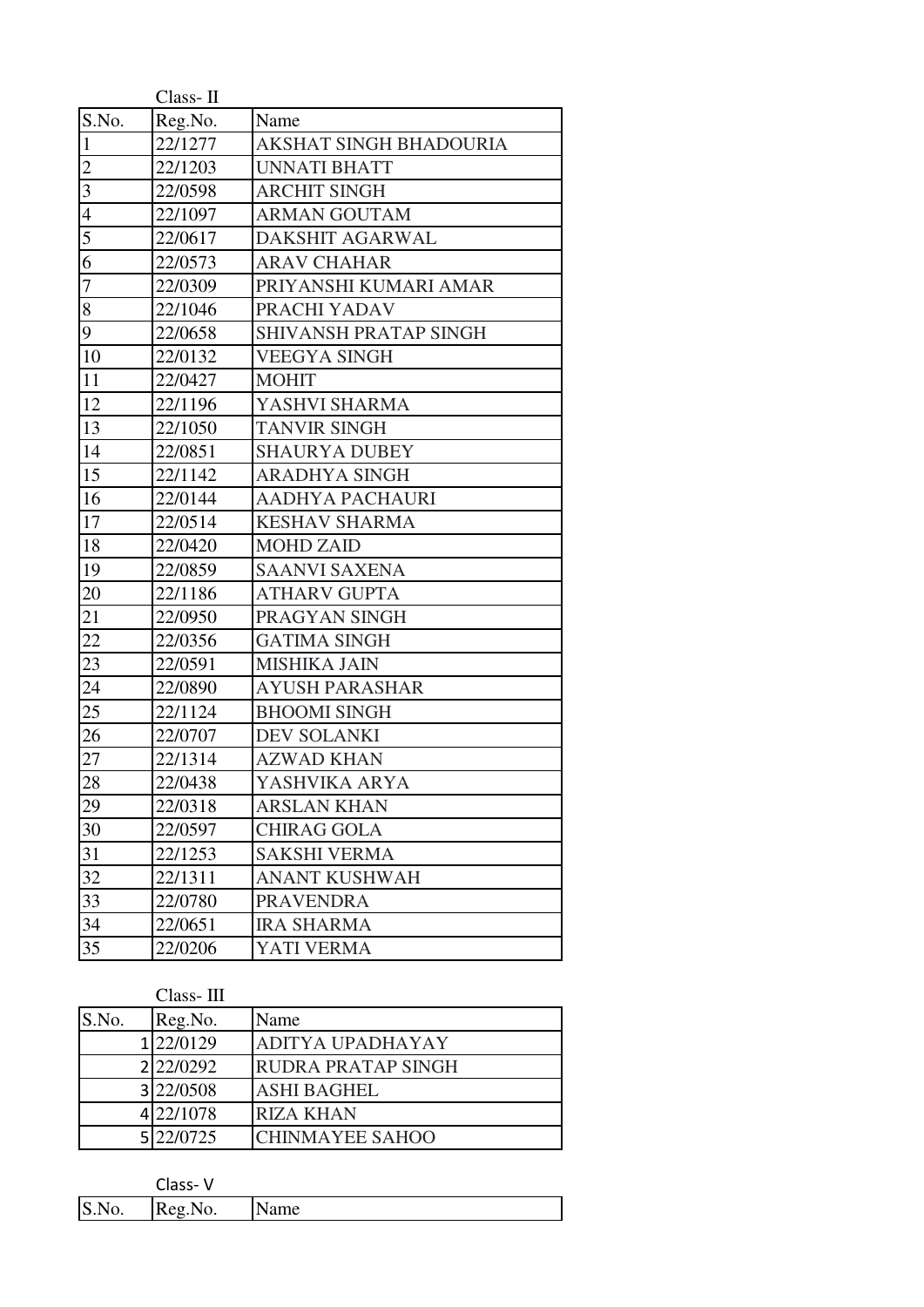| 1 22/0250       | <b>ARADHYA SHRIVASTAVA</b> |
|-----------------|----------------------------|
| 2 2 2 2 0 5 6 8 | <b>MAYANK RAJPUT</b>       |
| 3 22/0112       | <b>HARSHITA GUPTA</b>      |
| 422/0128        | <b>ANUGRAH JOSHUA</b>      |
| 5 22/0232       | <b>PRATEEK CHAHAR</b>      |

|       | Class-VI |                           |
|-------|----------|---------------------------|
| S.No. | Reg.No.  | Name                      |
| 1     | 22/0479  | <b>KHUSHI AGARWAL</b>     |
| 2     | 22/0215  | <b>TEERATH</b>            |
| 3     | 22/0801  | <b>IRAM KHAN</b>          |
| 4     | 22/0446  | <b>AARUSH SHRIVASTAVA</b> |
| 5     | 22/0149  | <b>KRATIKA GUPTA</b>      |
| 6     | 22/1301  | <b>URJA SENGAR</b>        |
|       | 22/0027  | <b>LAVINA BHERWANI</b>    |
| 8     | 22/0448  | <b>HARSHIKA</b>           |
| 9     | 22/0221  | <b>SAMYUKTA SATYARTHI</b> |
| 10    | 22/0548  | <b>ARYAN KUMAR</b>        |

|                | Class-VII  |                     |
|----------------|------------|---------------------|
| S.No.          | Reg.No.    | Name                |
| 1              | 22/0410    | Varuni              |
| $\overline{2}$ | 22/1405    | Bhoomika            |
|                | 3 22/0910  | Dev Chaudhary       |
|                | 4 22/0967  | Mohd Jeshaan        |
|                | 5 22/0564  | Ritwik Sikarwar     |
|                | 6 22/0381  | Ashmia              |
| 7              | 22/0556    | Ali                 |
|                | 8 22/0779  | Aradhya             |
|                | 9 22/0809  | Sarthak Jadon       |
|                | 10 22/0802 | Anshul Jha          |
|                | 11 22/1161 | Anshuman            |
|                | 12 22/0123 | Rohan Kumar         |
|                | 13 22/0131 | Vanshedra           |
|                | 14 22/1387 | <b>Anant Mathur</b> |

|       | Class-VIII    |                |
|-------|---------------|----------------|
| S.No. | Reg.No.       | Name           |
|       | 1 22/0988     | Rishabh        |
|       | 2 2 2 1 3 9 1 | Vedansh Singh  |
|       | 3 22/0135     | Yashashvi      |
|       | 4 22/0245     | Shaurya Sharma |
|       | 5 22/0262     | Suhana         |
|       | 6 22/0584     | Kamini         |
|       |               |                |

|              | Class-IX          |     |
|--------------|-------------------|-----|
| ΙC<br>I5.N0. | D<br>.No.<br>Reg. | ame |